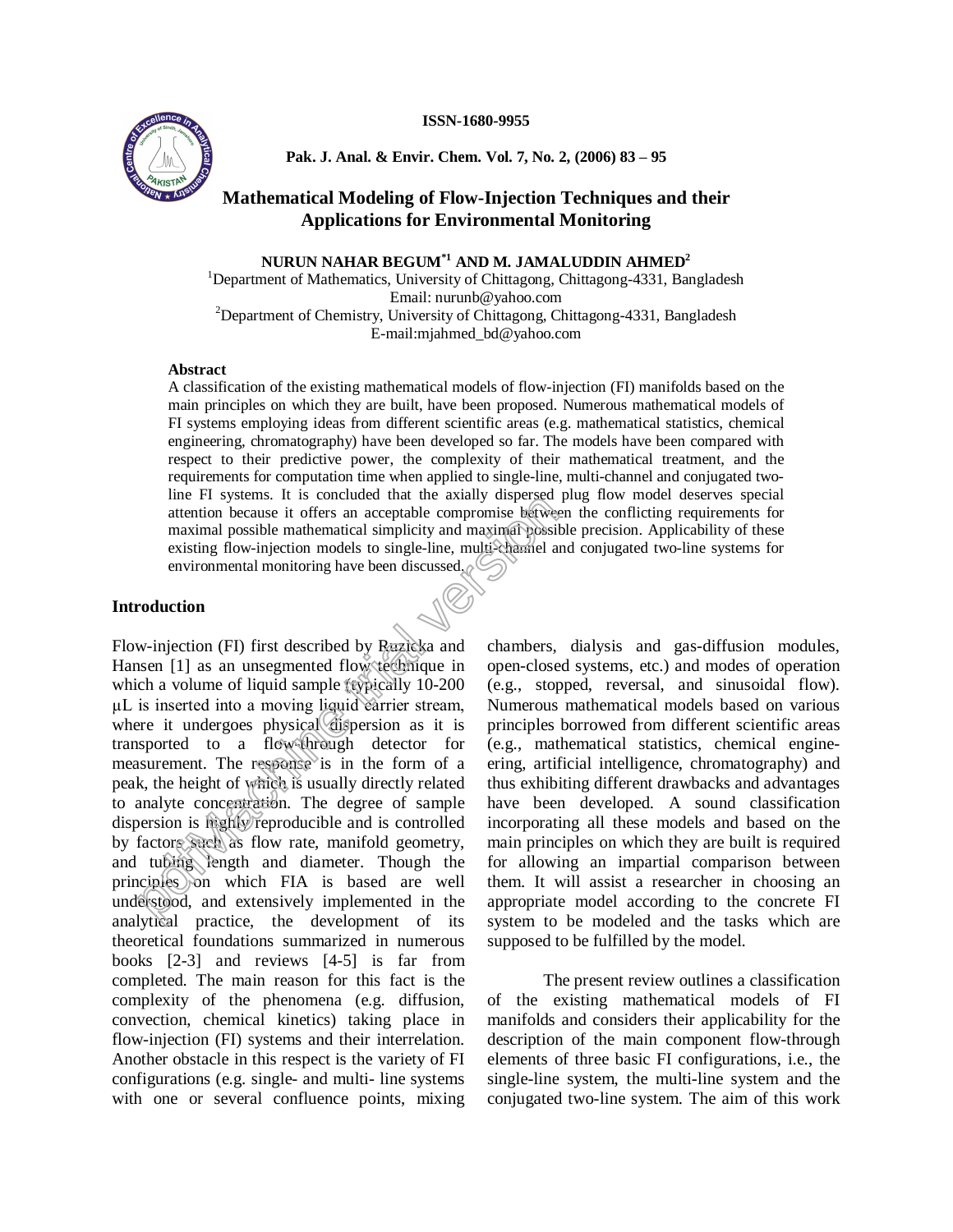was to (i) develop a mathematical model enabling further optimization of analysis, and (ii) to validate the model on real experimental data. Present interest has also focused on the use of Flow Injection Analysis (FIA) for in situ monitoring of environmental matrices, particularly natural waters.

# *Category of flow-injection models*

According to the way FI manifolds are mathematically modeled, they fall into two main classes known as the so-called "black box" and analytical experimental models (Figure 1). The types of models comprising these two classes will be briefly considered in the subsequent paragraphs.

# *ìBlack boxî models*

These models are frequently applied because of their relative mathematical simplicity which does not necessarily imply fast computations (e.g., neural network training may be extremely time consuming). The main drawbacks of these models are the requirements for a large number of experiments for their development, their applicability only to the conditions and manifold components used for the evaluation of their parameters, and their inability to allow a deeper insight into the physics and chemistry of the processes they describe. The "black box" models can be divided into several subgroups depending on the specific approach they utilize



**Fig. 1. Mathematical models of Flow-Injection systems**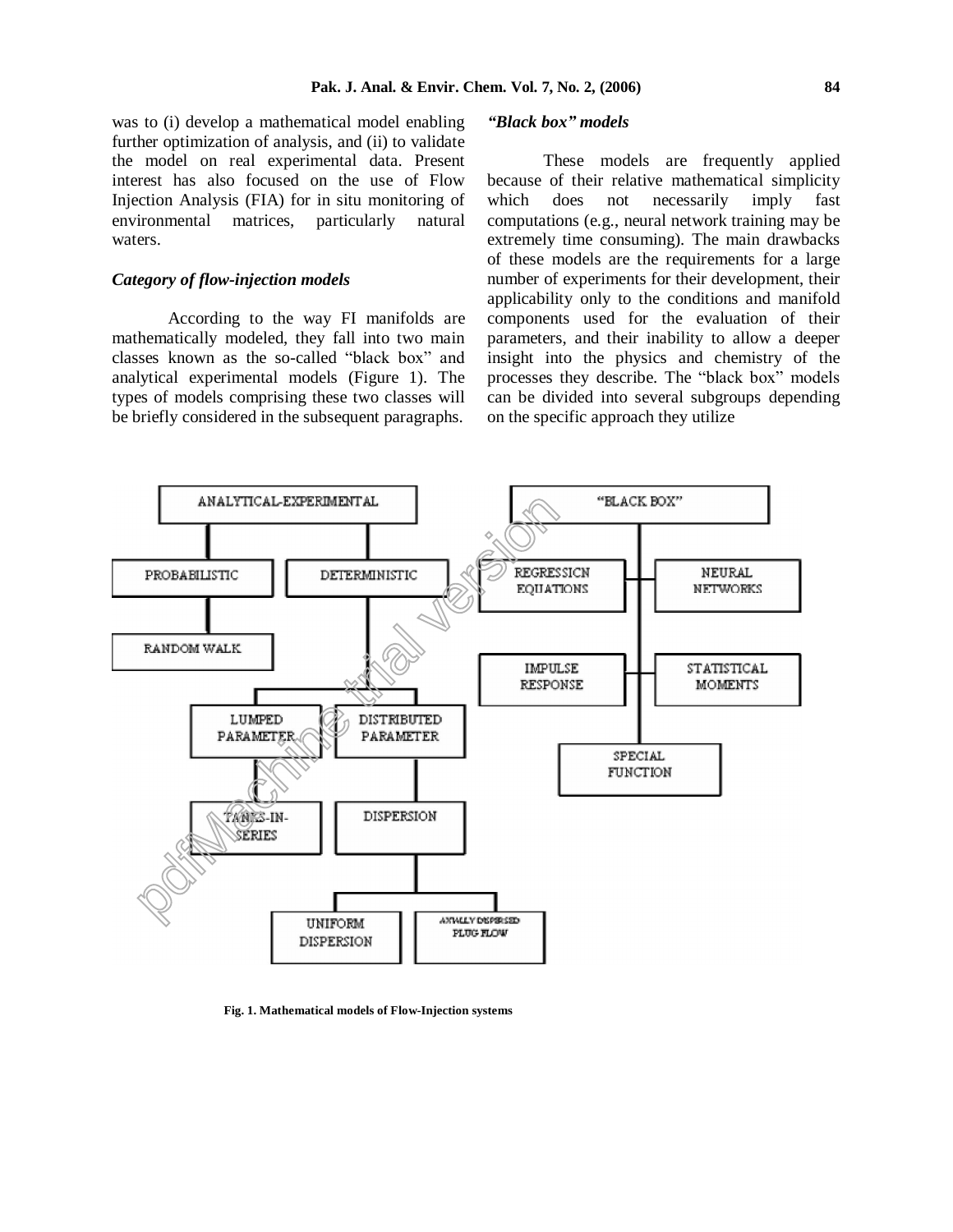### *Regression equations*

The most frequently encountered in the scientific literature "black box" models are the well-known regression equations (e.g. polynomials) used to fit data by the method of the "least squares". Such type of models have been utilized in the modeling of FI systems and allow some quantities of interest to be calculated for various sets of selected independent parameters of the systems using multiple regression analysis, These quantities of interest might be: the dispersion coefficient of Ruzicka et al. [6-7]; the peak height in the case of isocratic [8] or gradient [8] flow; the travel time [9]; the baseline-to baseline time [10-11]; the appearance time of the maximum [7]; the dispersion volume [8]; the plateau width in the case of large sample volumes and non-reacting analyte or the time between peak maxima at both interfaces of a large reacting sample plug [12]; the rate of dilution in openclosed [13] and flow-reversal [14] systems; the peak area [15]; a linear combination of peak height and mean residence time used as a response function in the experimental optimization of  $(\mathbb{F})$ systems [16], the peak width in flow-reversal titrations [17]; and the axial dispersion coefficient [18].

# *Artificial neural networks*

Recently an advanced artificial intelligence technique known as the artificial neural networks approach has been successfully applied for the modeling of FI systems with photometric [19] and ion selective electrode array [20] detection. The modeling process is performed by a net of interconnected processing units (neurons). Every neuron receives a number of input signals which are weighted and summed. Then the result obtained is further operated by the transfer function of the neuron yielding an output signal which is confined in the interval between 0 and 1. By increasing the number of neurons up to a certain extent, above which the network starts to learn the noise, the predictive power increases. Unfortunately this is accompanied by extensive increase in the computation time required for training the network and this is in fact a limitation for the neural network approach in the modeling of FI systems. tima at both interfaces of a large reacting with and the plug [12]; the rate of dilution in open-<br>eled [13] and flow-reversal [14] systems; the state and [15]; a linear combination of peak height mean residence time used

### *Impulse-response functions*

All the "black box" models discussed above consider the whole FI system as one indivisible module thus neglecting the individual influence of the main sections of the system on its overall behavior. For this reason it is difficult to extend the results obtained to other even similar flow configurations. In a series of papers Van Nugteren-Osinga et al. [21] have shown that it is much more advantageous to apply the "black box" principal to the main individual flow-through sections of a given FI manifold than to the system as a whole. This task has been performed by calculating the impulse-response function of different FI sections, (e.g., coiled and knitted tubes, mixing T-pieces [21], various measuring cells [22]) by means of a de-convolution procedure of the response curves of a given FI system obtained with and without the section concerned.

# *Statistical moments and special functions*

The flow pattern in FI manifolds can be characterized by the concentration curve, *c(t)*, monitored in the measuring cell which is frequently termed as peak in analogy with chromatography. In the absence of chemical interactions this curve gives information about the fraction of the fluid that spends a certain time in the manifold and can be defined as the residence time distribution function [23]. Since the specific details of the history of movement of fluid throughout the manifold are not necessary for calculating the moments of the peak this approach can be referred to the "black box", principle. However, the residence time distribution function and its moments can provide useful information about the pattern of flow, e.g., molecular diffusion and convection effects, the existence of dead spaces, bypassing or non-uniform regions [24]. The moments which are most important and frequently used for characterization of peaks are the first moment about the origin,  $\mu_i$  for  $i = 1$ , and the second moment about the mean,  $\sigma^2$ . The former moment, known as the mean, defines the center of gravity of *c(t)* while the latter one, known as the variance, characterizes its width [25].

$$
\mu_i = \int_0^\infty t^i c(t) dt / \mu_0 \tag{1}
$$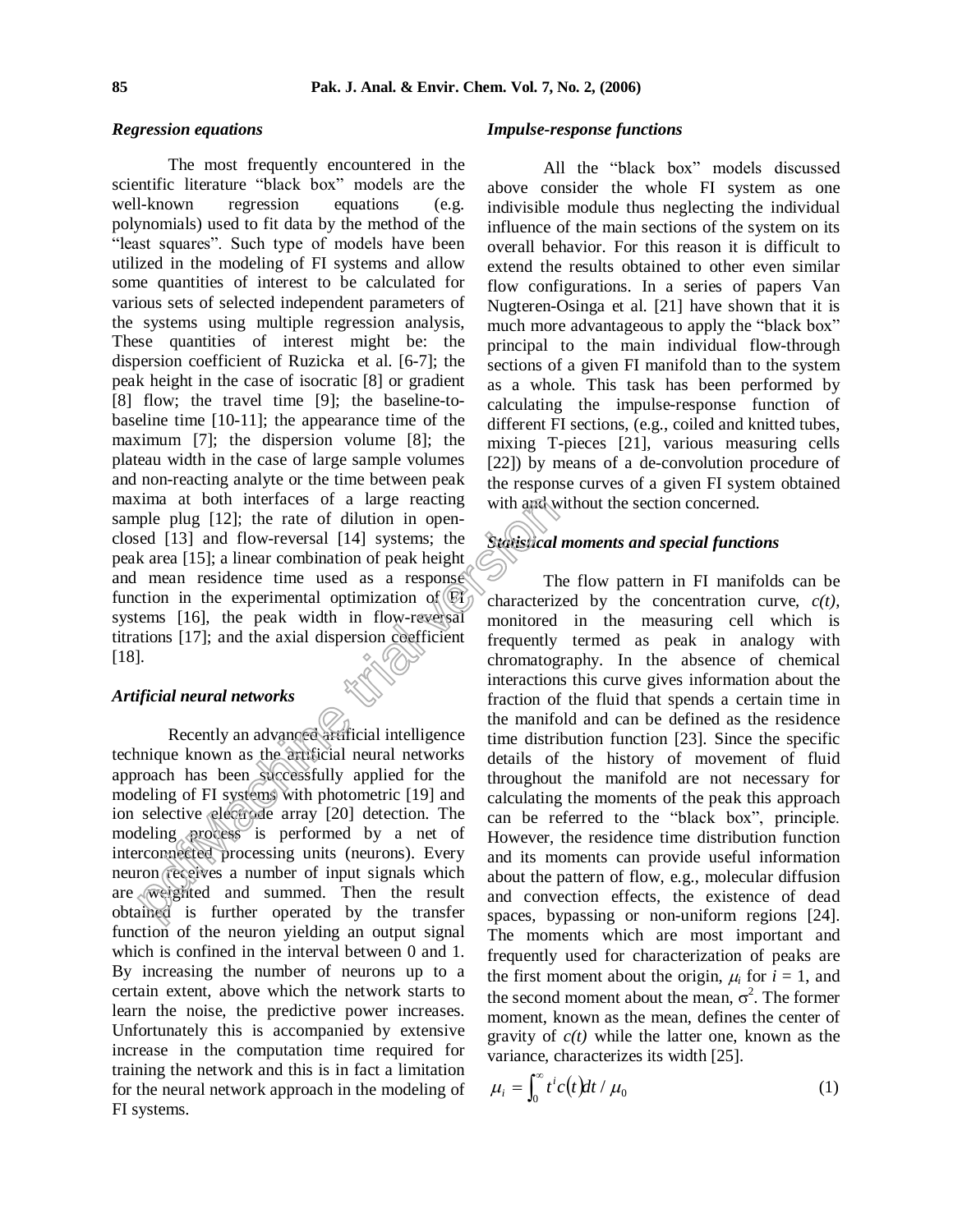where *t* is time, *C* is concentration (mol m<sup>-3</sup>) and  $d$  b is diameter.

$$
\sigma^2 = \int_0^\infty (\mu_1 - t) \ c(t) dt / \mu_0 = \mu_2 - \mu_1^2 \tag{2}
$$

The quantity  $\mu_0$  is the zero<sup>th</sup> moment which c multiplied by the volumetric flow rate gives the injected amount provided no sources and sinks are present in the manifold.

$$
\mu_0 = \int_0^\infty t^i c(t) dt \tag{3}
$$

The statistical moments of experimentally measured peaks can be calculated by direct numerical integration, by the Edgeworth-Cramer method, or by relationships between the moments and other directly measurable peak characteristics (e.g., area, height or width at various heights) assuming a priori that the residence times of the fluid elements obey a certain law of distribution (e.g., Gaussian distribution). The numerical integration is straightforward and easy to implement especially in the case of computer data acquisition.

Statistical moments can be determined also if the experimental peak is subjected to nonlinear least-squares fitting to a truncated Edgeworth- Cramer series [26].

For large mean residence time  $\sqrt{m}$  the  $c(t)$ curve approaches a symmetrical Gaussian distribution curve,  $G(t)$ , around  $\phi_m$  (Eq. 4) and the following equality holds equality holds  $\mu_l = t_m$ [24]. gradion is straightforward and easy to<br>
lement especially in the case of computer data<br>
instition.<br>
Statistical moments can be determined also approach in<br>
the experimental peak is subjected to nonline<br>
mericing the case

$$
G(t) = \frac{A}{\sigma \sqrt{2\pi}} \exp\left[\left(\frac{\sqrt{2\sigma}}{\sqrt{2\sigma}}\right)^2\right]
$$
 (4)

where A is the peak area and  $\sigma$  is the peak standard deviation. The variance in this case can be related directly to the peak width [27].

### *Analytical-experimental models*

An analytical-experimental model is built by uniting the mathematical descriptions of the flow pattern, the heat- and mass-transfer and the kinetics of the chemical reactions in the modeled system. In some cases only fundamental physical constants and directly measurable parameters (e.g., geometrical dimensions, flow rate) are used and the corresponding models are known as models based on first principles. However, very often the analytical-experimental models include parameters (e.g., axial dispersion and mass-transfer coefficients) which in most of the cases can be determined only on the basis of experimental data. Usually the development of an analytical experimental model requires a large amount of information for the system it describes and its solution is frequently accompanied by serious mathematical and computational difficulties. However, once built and solved the model can be used for simulation and optimization of the system it describes. Unlike "black box" models its application usually is not confined within the region of experimental data used for identification of the parameters of the model.

### *Probabilistic models*

*Random walk models*. Models of Fl systems based on the random walk simulation approach [28] can be referred to as probabilistic models. After a successful utilization in the modeling of chromatographic processes this approach has been used both qualitatively [29] and quantitatively [28] for the description of single-line systems with constant [28] and sinusoidal [29] flow rates, and for systems with merging zones [30]. The random walk model considers the sample plug as a discrete number of individual molecules and the time interval of observation as consisting of a certain number of subintervals  $(\Delta t)$  of equal duration. During each subinterval, each molecule is transported down- stream by convection (e.g., laminar flow) and then takes a random step in x, y or z direction  $\Delta l = (2D_m \Delta t)^{1/2}$  where  $D_m$  is the molecular diffusion coefficient.

### *Deterministic models*

In the majority of the models of FI systems, describing the behavior at macro level, each variable and parameter can be assigned a definite fixed number, or a series of fixed numbers, for any given set of conditions. For this reason those models fall into the group of the so-called deterministic models [31]. Most of them have been introduced in chemical engineering for the mathematical modeling of the physical and chemical processes taking place in various flowthrough equipment. They could be classified in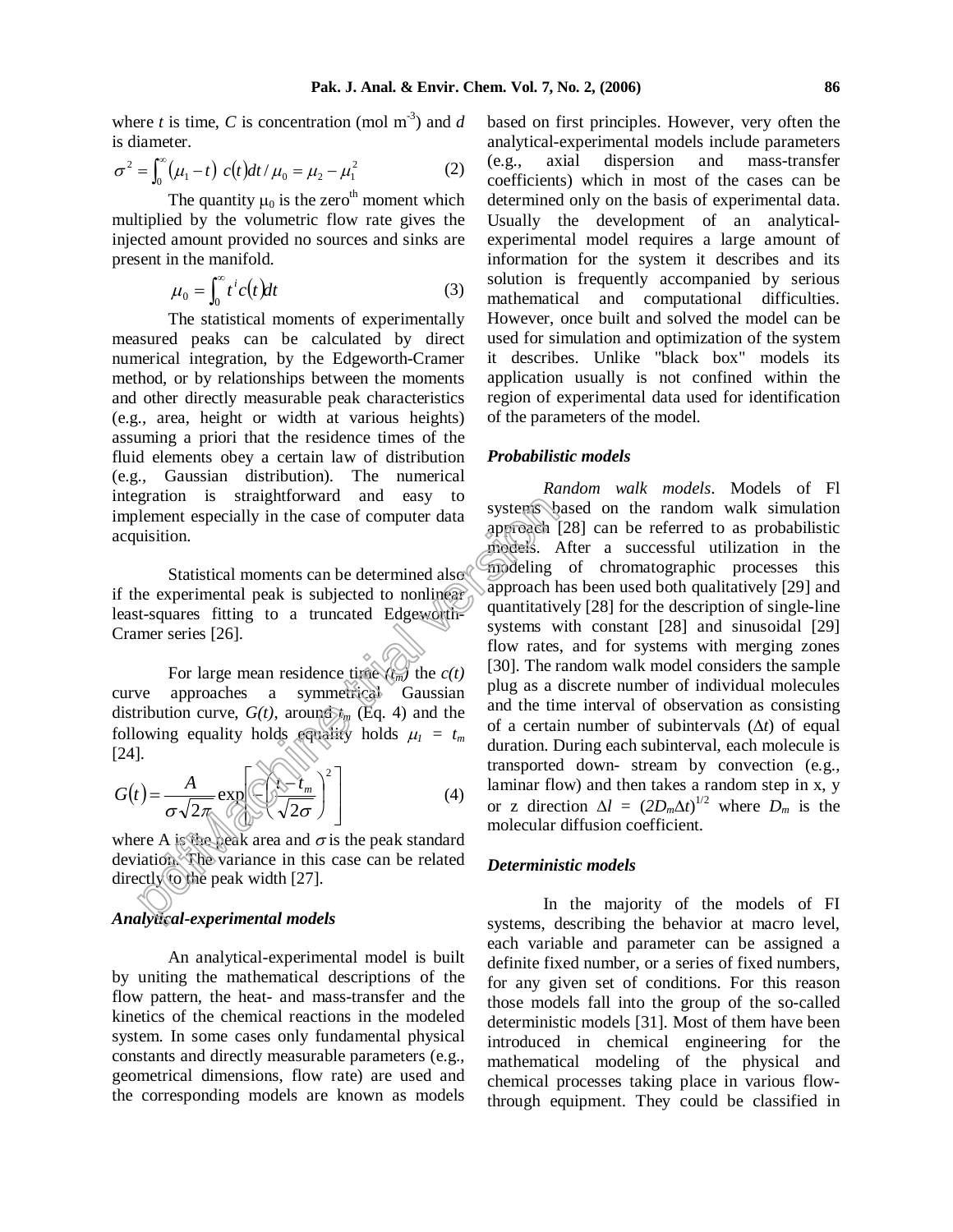accordance with the independent variables they incorporate into distributed- and lumped-parameter models [31] (Fig. 1). For simplifying the mathematical solution when these models are used, for the mathematical description of Fl systems the sample injection has been very often approximated by a delta-function input. The solution of the model under this assumption can be related very easily to the solution of the model in the case of step-function input which is not typical for FI applications, i.e.,  $C_{delta} = dC_{step} / dt$ .

### *Distribution parameter models (dispersion models)***.**

The dispersion models (Table-1) take into account detailed variations in behavior from point

**Table 1. Dispersion models**

to point throughout the system. These models are represented by the so-called distributed-parameter models which are based on the analogy between mixing in actual flow and a diffusion process and as a result of this they use diffusion equations with modified diffusion coefficients [32]. In chemical engineering these models are useful mainly to represent flow in empty tubes and packed beds, which is much closer to the ideal case of plug flow than to the opposite extreme of back mix flow [33- 35]. Only two dispersion models have been utilized in the mathematical description of FI systems so far. These are the uniform dispersion model with radial and axial dispersion coefficients equal to the molecular diffusion coefficient and the axially dispersed plug flow model (Table-1).

| Name of the model and defining differential equation                                                                                                                                                                               | <b>Parameters</b>                                       |
|------------------------------------------------------------------------------------------------------------------------------------------------------------------------------------------------------------------------------------|---------------------------------------------------------|
| General dispersion model                                                                                                                                                                                                           | $\mathbb{X}$ = $\mathbb{D}(x, y, z)$ , $D = D(x, y, z)$ |
| $\frac{\partial c}{\partial t} = \nabla(D\nabla c) - U\nabla c + s$                                                                                                                                                                |                                                         |
| General dispersion model for symmetrical tubular flow                                                                                                                                                                              | $U = U(r)$ , $D_L = D_L(r)$ , $D_R = D_r(x)$            |
| $\frac{\partial c}{\partial t} = \frac{\partial}{\partial x} D_L \frac{\partial c}{\partial x} + \frac{1}{r} \frac{\partial}{\partial r} \left( r D_R \frac{\partial c}{\partial r} \right) - U \frac{\partial c}{\partial x} + s$ |                                                         |
| Uniform dispersion model                                                                                                                                                                                                           | $U = U(r)$ , $DL = const.$ , $DR = const.$              |
| $\frac{\partial c}{\partial t} = D_L \frac{\partial^2 c}{\partial x^2} + \frac{D_R}{r} \frac{\partial}{\partial r} \left( r \frac{\partial c}{\partial r} \right) - U \frac{\partial c}{\partial x} + s$                           |                                                         |
| Dispersion plug flow model                                                                                                                                                                                                         | $U = const., DL = const., DR = const.$                  |
| $\frac{\partial c}{\partial t} = D_L \frac{\partial^2 c}{\partial x^2} + \frac{D_R}{r} \frac{\partial}{\partial r} \left( r \frac{\partial c}{\partial r} \right) - U \frac{\partial c}{\partial x}$                               |                                                         |
| Axially dispersion plug flow model                                                                                                                                                                                                 | $U = const., DL = const.$                               |
| $\frac{\partial c}{\partial t} = D_L \frac{\partial^2 c}{\partial x^2} - U \frac{\partial c}{\partial x}$                                                                                                                          |                                                         |
|                                                                                                                                                                                                                                    |                                                         |
| uform dispersion model                                                                                                                                                                                                             | Straight open tubes with circular cross-section         |
| The uniform dispersion model takes into                                                                                                                                                                                            | For straight open circular tubes with                   |
| sideration the real velocity profile and thus it                                                                                                                                                                                   | developed laminar flow the uniform disper               |
| I differ for flow-through sections with different                                                                                                                                                                                  | model reduces to the well-known convec                  |

# *Uniform dispersion model*

The uniform dispersion model takes into consideration the real velocity profile and thus it will differ for flow-through sections with different geometry. In FI systems the most frequently encountered flow-through elements with simple geometry are straight and bent or helically coiled open tubes and flow-through sections with parallel plate flow (e.g., parallel plate flow-through measuring cells and dialyzers). The mathematical description of the dispersion process in them based on first principles will be considered in the subsequent paragraph.

### *Straight open tubes with circular cross-section*

For straight open circular tubes with fully developed laminar flow the uniform dispersion model reduces to the well-known convective diffusion equation in cylindrical coordinates (Eq. 5).

$$
\frac{\partial c}{\partial t} = D_m \left( \frac{\partial^2 c}{\partial x^2} + \frac{\partial^2 c}{\partial r^2} + \frac{1}{r} \frac{\partial c}{\partial r} \right) - 2\mu \left( 1 - \frac{r^2}{a^2} \right) \frac{\partial c}{\partial x} \tag{5}
$$

where *u* is the mean linear flow rate in, the crosssection of a tubular flow with radius *a*; *x* and *r* are the axial and radial coordinates, respectively; the flow remains laminar for values of the Reynolds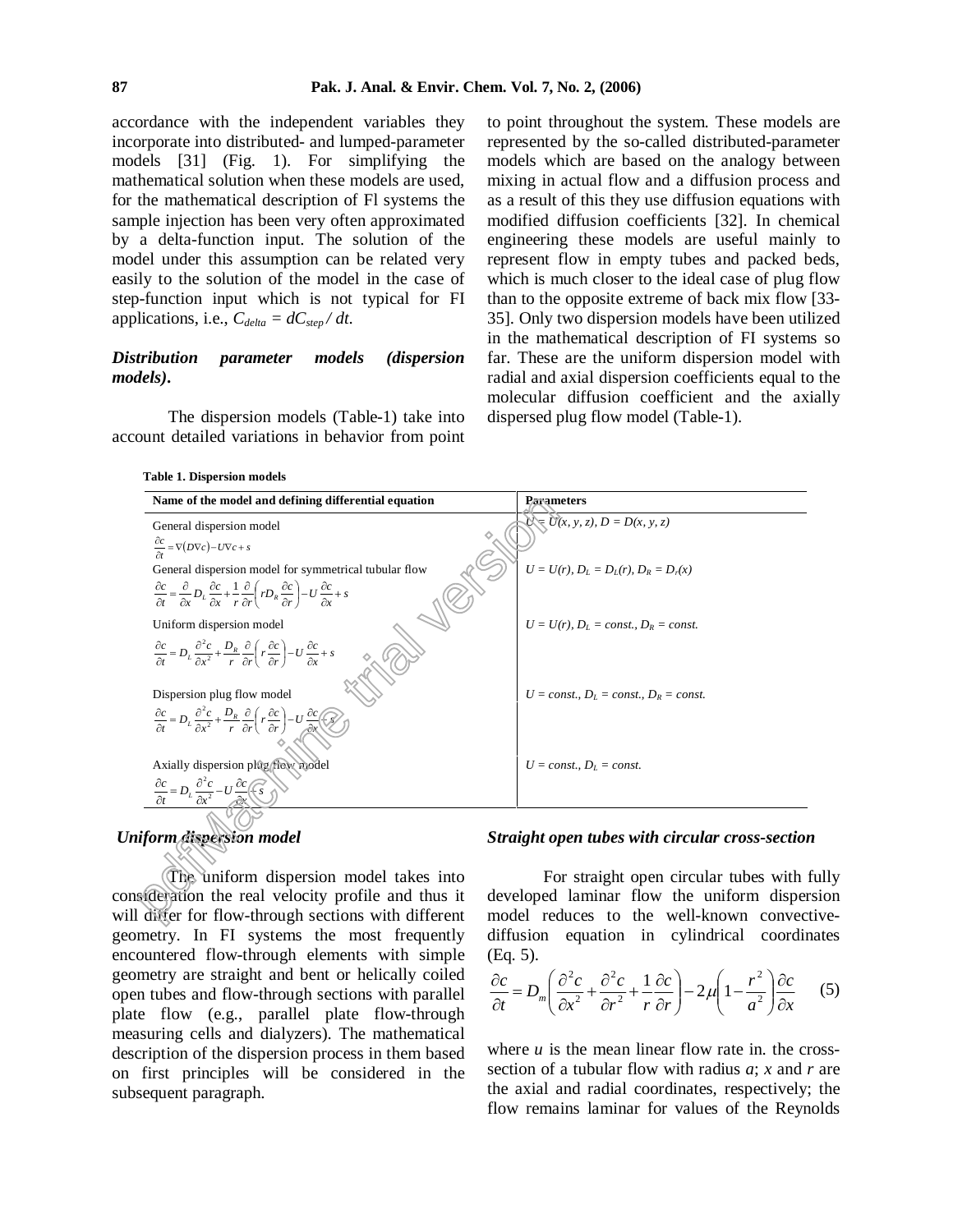number,  $Re = 2au / v$ , where *v* is the kinematics viscosity), up to 2100 [36]. *<sup>S</sup>*

Vrentas and Vrentas [37] have developed an asymptotic solution valid at arbitrary  $\tau$  for sufficiently low  $Pe_R$  and at arbitrary  $Pe_R$  for sufficiently low  $\tau$ . On the other extreme, i.e., at high  $Pe_R$  and  $\tau$ , is the solution of Westhaver [38] and Taylor [39] obtained under the assumption that the dispersion process is diffusion controlled and the axial diffusion is negligible. Under such conditions Eq. 5 is reduced to the much simpler from mathematical point of view axially dispersed plug flow model (Table-1) with axial dispersion coefficient  $(D_L)$  defined by Eq. 6 (Table-2).

Aris [40] as extended the Taylor's theory for the case when the axial diffusion must be taken into account (Eq. 7 Table-2). It should be noted that the flow conditions encountered in FI systems are such that  $D_m \propto a^2 u^2 / 48 D_m$  and Eq. 7 (Table-2) is indistinguishable from Eq. 6 (Table-2).

**Table 2. Equations for the axial dispersion coefficient in laminar flow in open straight circular tubes**.

|        | that the flow conditions encountered in FI systems<br>are such that $D_m \propto a^2 u^2 / 48 D_m$ and Eq. 7 (Table-2) is |                                                                    | W                                              |
|--------|---------------------------------------------------------------------------------------------------------------------------|--------------------------------------------------------------------|------------------------------------------------|
|        | indistinguishable from Eq. 6 (Table-2).                                                                                   |                                                                    | initial)<br>čor                                |
|        |                                                                                                                           |                                                                    | following:                                     |
|        | flow in open straight circular tubes.                                                                                     | Table 2. Equations for the axial dispersion coefficient in laminar | $C = \frac{1}{2} \left( \frac{P}{\pi} \right)$ |
| Eq.    |                                                                                                                           | Ref.                                                               |                                                |
| 6      | $\frac{a^2u^2}{48D_m}$                                                                                                    | 34, 39                                                             | Tł                                             |
| $\tau$ | $D_m + a^2 u^2 / (48 D_m)$                                                                                                | 40                                                                 | coefficient                                    |
| 14     | 1.314( $D_L$ ) <sub>Taylor</sub> $\tau^{0.55}$                                                                            |                                                                    | equivalent                                     |
|        |                                                                                                                           |                                                                    | the plate h                                    |
| 15     | $1.314(D_L)$ Taylor $\tau^{0.495}$                                                                                        | Present study                                                      | $[43]$ :                                       |
|        |                                                                                                                           |                                                                    | Pe                                             |
|        | Axially dispersed plug flow model (ADPFM).                                                                                |                                                                    | and                                            |
|        |                                                                                                                           |                                                                    | $D_l$                                          |
|        |                                                                                                                           | As the simplest dispersion model from a                            |                                                |
|        | mathematical point of view the ADPFM (Table-                                                                              |                                                                    | It                                             |
|        |                                                                                                                           | 1. has been widely used in the modeling of process                 | only if the                                    |
| and    |                                                                                                                           | analytical flow-through (e.g., FI and                              | to the read                                    |
|        |                                                                                                                           | chromatographic) systems. However, $t$ should be                   | injection s                                    |
|        |                                                                                                                           | pointed) out that this model is best suitable for                  | function <sup>1</sup>                          |
|        |                                                                                                                           | patterns of flow where the radial variation n                      | annroxima                                      |

# *Axially dispersed plug flow model (ADPFM)***.**

As the simplest dispersion model from a  $mathematical$   $point$   $of$  view the ADPFM (Table-1. has been widely used in the modeling of process and analytical flow-through (e.g., FI and chromatographic) systems. However, *t* should be pointed) out that this model is best suitable for patterns of flow where the radial variation n composition is relatively small. For a limited number of initial and boundary condition (e.g., open system and open-closed system in the cases of step- or delta-function input) analytical solutions can be obtained [23-24].

To increase the generality of the results, the ADPFM (Table-1) is usually used in dimensionless form, i.e.

$$
\frac{\partial c}{\partial \theta} = \frac{1}{Pe} \frac{\partial^2 C}{\partial X^2} - \frac{\partial C}{\partial X} + S \tag{8}
$$

where  $\theta$ , *X* and *C* are the dimensionless time, axial distance and concentration, respectively,  $Pe = uL$  /  $D_L$  is the traditionally used in chemical engineering length based Peclet number which characterizes the dispersion properties of the system, and *S* is the dimensionless source and (or) chemical reaction term.

In the mathematical description of FI systems by the ADPFM, the flow system has been usually assumed as infinitely long (i.e., open vessel) and in most of the cases the introduction of the sample has been approximated by an ideal delta-function input, Eq. 9, [4, 5, 41-42].

$$
\delta(\theta) = \begin{cases} \infty \text{ for } \theta = 0 \\ 0 \text{ for } \theta > 0 \end{cases}
$$
 (9)

Under these oversimplified boundary and  $\text{initial}$  conditions the solution of Eq. 8 is the following:

$$
C = \frac{1}{2} \left( \frac{Pe}{\pi \theta} \right)^{1/2} \exp \left[ -\frac{Pe(X-\theta)^2}{4\theta} \right]
$$
 (10)

The Peclet number or the axial dispersion coefficient can be directly related to the height equivalent to a theoretical plate (HETP) or simply the plate height (H) by the following relationships [43]:

 $Pe = 2L/H$ 

$$
D_L = H u / 2 \tag{11}
$$

It should be pointed out that Eq. 10 is valid only if the sample volume is very small compared to the reactor volume [11]. Otherwise the sample injection should be approximated by a rectangular function which is obviously a more realistic approximation.

The corresponding analytical solution of Eq. 8 in this case is the following [44]:

$$
C = \frac{1}{2} \left\{ erf \left[ \frac{\theta - X}{2(\theta/Pe)^{1/2}} \right] + erf \left[ \frac{X + \alpha - \theta}{2(\theta/Pe)^{1/2}} \right] \right\}
$$
(12)

where  $\alpha$  is the dimensionless length of the initial sample plug.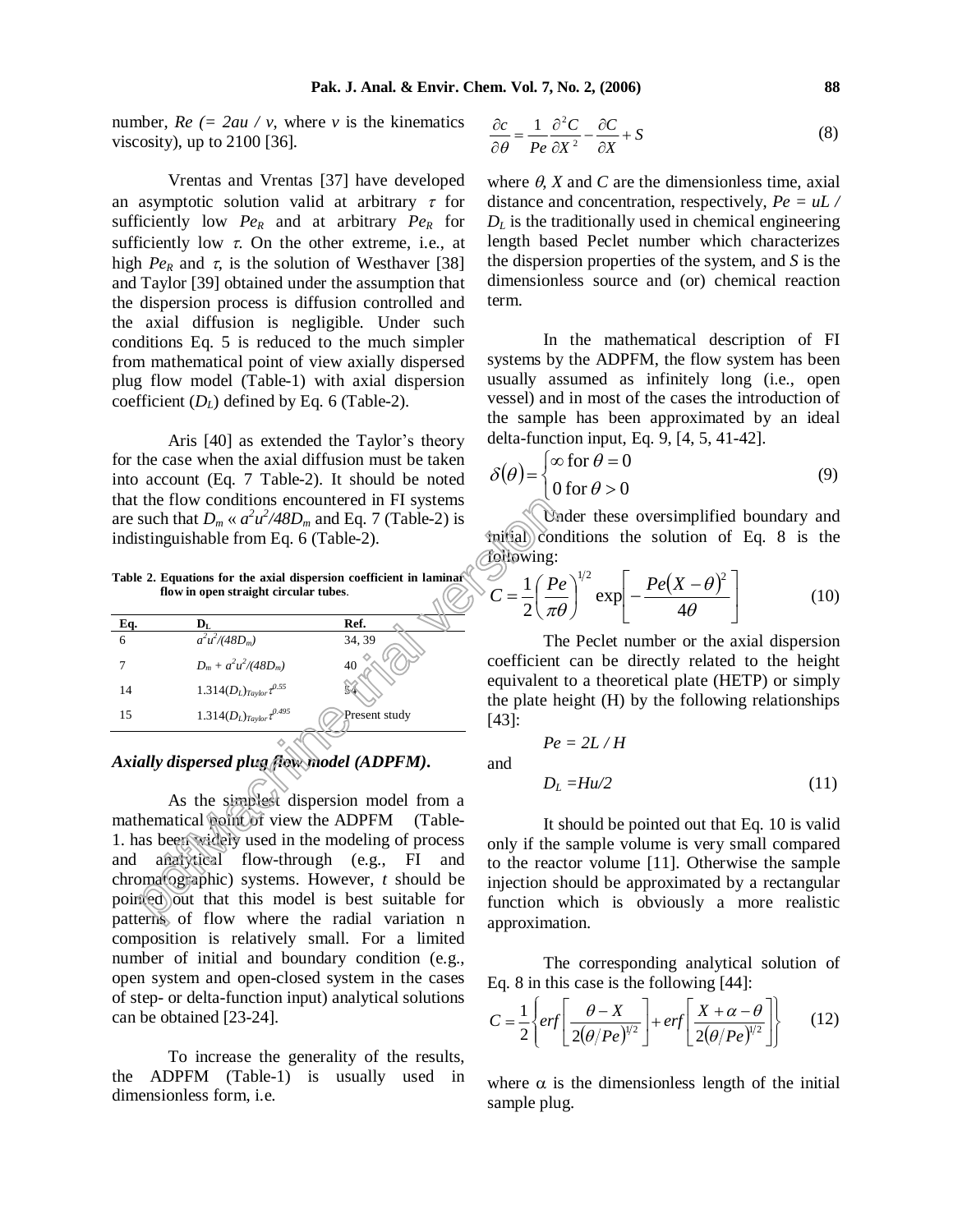The models based on the "open vessel" assumption do not take into account the fact that in reality even the simplest Fl system consists of various flow-through sections (e.g., fore- and after sections, injection device, reactor, measuring cell) with different geometrical and dispersion properties. To overcome this serious drawback a mathematical model considering the flow system as consisting of several connected in series tubular sections with their own Peclet numbers has been developed by Kolev and Pungor [10]. This fluid system is described by a set of partial differential equations similar to Eq. 8.

$$
\frac{\partial C_i}{\partial \theta} = \frac{\psi_i}{Pe_i} \frac{\partial^2 C}{\partial X^2} - \psi_i \frac{\partial C_i}{\partial X} - S_i \tag{13}
$$

where  $\psi_i$  are coefficients [45] which make possible the use of Eq. 13 for the description of flow systems comprised of tubular sections with various diameters and *c<sup>i</sup>* refers to the concentration in the *i*th flow section. The boundary conditions of Eq. 12 are those of Wehner and Wilhelm [46]. The source terms and the initial conditions allow to take into account several methods of sample simular  $\alpha$ <br>introduction  $\beta$  a suringe and hydroducential (Eq. 15, introduction (i.e., syringe and hydrodynamic injection [47] or injection valve). The model can describe analyte detection in the measuring cell by surface (e.g., ion-selective  $[48]$  or enzyme  $[49]$ flow-through electrodes) or volume (e.g., conductimetric [50] detection) detectors. The generality of the model outlined above allows the study of the influence of the main parameters of single-line FI systems on the output signal to be performed by model simulations [51]. the matter and the matter of the matter simple of the set of the contraction in the Taylor. The set of Wehner and Wilhelm [46]. The set of wehner and the mital conditions allow set of wehner and the matter of the set of t

The ADPFM has been successfully used for the mathematical description of not only single line FI systems but of multi-channel flow systems as well. A mathematical model has been developed by Kolev and Vander Linden [52]. It takes into account the geometrical dimensions and the dispersion properties of the main sections of the manifold, the mass transfer in the channels of the separation module and the characteristics of the membrane (thickness and diffusion coefficient within it). Because of its generality the model can be used for improving the performance of FI systems with membrane separation modules. Other possible applications of the model are in membrane technology and process engineering for characterizing of various membranes and for investigating the mass transfer in different dialysers. The absolute limits of mass transfer across the membrane in a parallel-plate dialyser set by the flow pattern in both channels have been also determined on the basis of the model mentioned above [53].

### *Straight tubes*

Ananthakri-shnan et al. [54] have fitted numerical results for various sets of values of  $\tau$  and *Pe<sub>R</sub>* by the axially dispersed plug flow model thus defining the regions of applicability of Eqs. 6 arid 7 (Table-2). An empirical relationship for *D<sup>L</sup>* in a  $\tau$ -  $Pe_r$  region where the Taylor-Aris theory does not hold (i.e.,  $\tau$  < 0.6) has been obtained (Eq. 14, Table-2). For convenience the axial dispersion coefficient is related to the theoretical equation of Taylor, i.e.,  $(D_L)_{Taylor}$  (Eq. 6, Table-2). The predictions of Eq. 14 (Table-2) have been compared with experimental results reported  $e$ isewhere [55-56] (Fig. 2). An empirical equation similar to Eq. 6 with slightly different coefficients Table-2) offers a better agreement with the same experimental data (Figure 2).



**Fig.** 2.  $\varphi$  vs.  $\tau$  for laminar flow in straight open circular tubes. **Experimental results: , [55]; , [56]. Calculated curves: 1 = Taylorís equation (Eq. 6), 2 = Eq. 14, 3 = Eqn. 15.**

### *Tank-in-series model*

The mathematical description of the tankin-series model(TSM) in the case of *N* ideally mixed tank consists of *N* equations similar to equation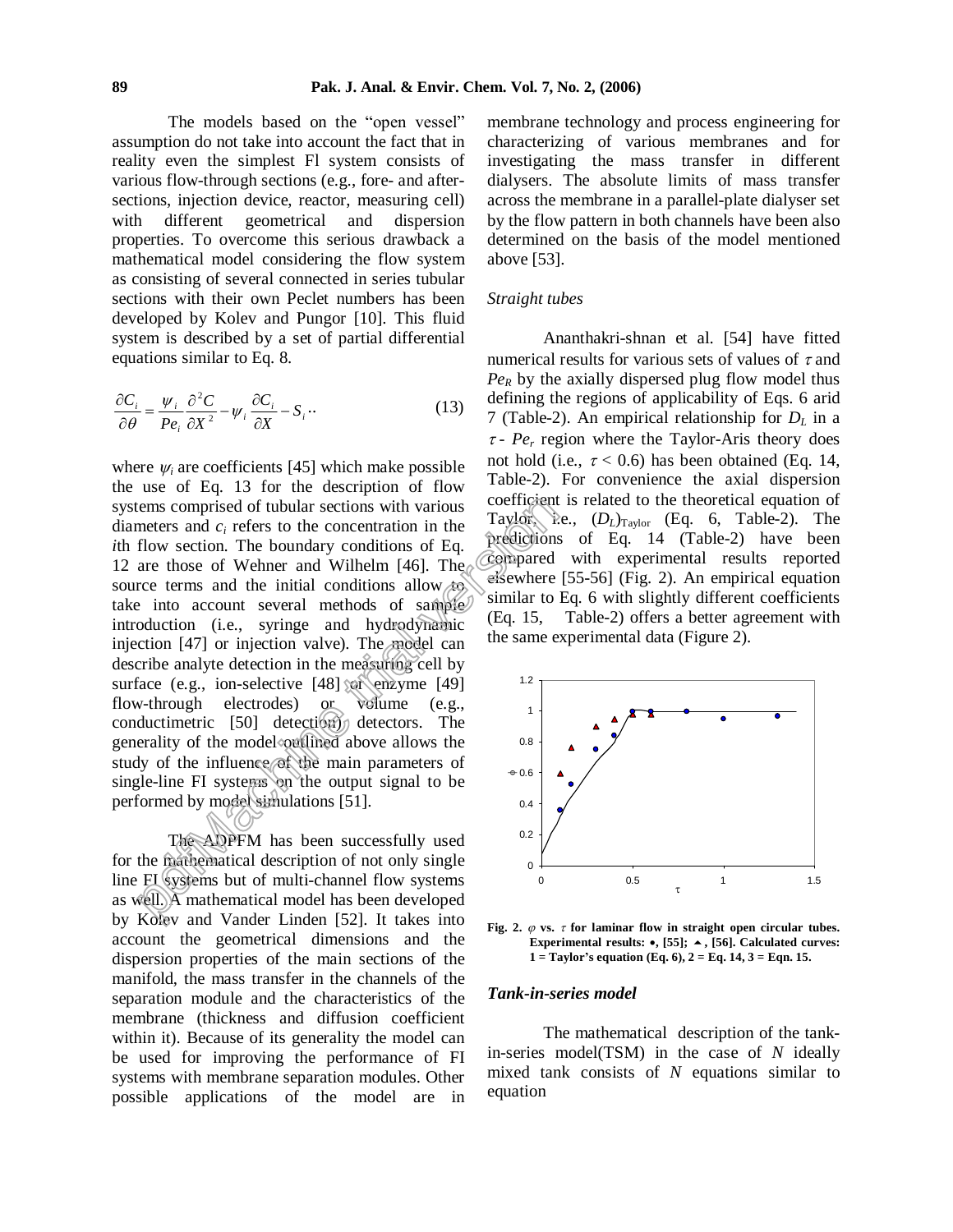$$
V_t dc / dt = V(c_0 - c)]
$$
 (16)

in which the influent concentration of each tank is in fact the effluent concentration of the preceding tank. For simplifying the mathematical description process flow- through systems by the assumption for delta-function input has been usually employed [57].

$$
c = [N (N\Theta)^{N-1} / (N-1)!] exp(-N\Theta)
$$
 (17)

Such an assumption will hold only if the sample volume is much smaller than the reactor volume. This condition is rarely valid in FI systems and the finite volume of the sample must be taken into account. Reijin et al [58] have derived the corresponding solution of the TSM which is expressed in general case by two Chi squared distribution functions. For large values of the number of tanks the Chi-square distribution can be approximated by Error function [59].

c=1/2c<sub>0</sub>{erf[(N/2)<sup>1/2</sup> (\Theta - 1) – erf [(N/2)<sup>1/2</sup>  
(
$$
\Theta - \alpha - 1
$$
)] (18)

Kolev et al  $(60)$  have empirically approximated the exact solution of the TSM with finite sample volume (Eq. 18) by multiplying the delta-function solution(Eq. 16) by  $\alpha$  thus obtaining of much simpler than Eq. 12 expression. Such a simplification will be valid for  $N^{1/2}$   $\propto$  1.4 [57]. metric of the existing  $F_{\text{A}}$  and acception of Existing The majority of the existing mathematical version of the existing  $F_{\text{A}}$  and acception of the exact solution of the TSM with distinctive te sample volume (Eq.

# *Application of Existing Flow-Injection Models for Environmental Monitoring*

The mathematical models which described above can be useful for all types of FIA systems (e.g. FI, SI, BI, FIAAS, FI-HGAAS, SIA, PSA- FIA-AAS, FIA-ICP, FIA-MS).

The majority of the existing mathematical models outlined above view only single-line(SL) flow-injection systems with or without chemical reaction. Those system characterized by one influent and one effluent stream through which they contact with their environment. Generally speaking a SL FI system (Fig. 3a) can be considered as consisting of the following tubular sections connected in series or only of some of them[60]: (i) fore- and after-sections(e.g. tubes connecting the injection device with the reservoir of the carrier solution and the measuring cell with the waste); (ii) injection section, usually an injection valve but may be a syringe or a hydrodynamic injection section as well; (iii) reactor, the flow-through section connecting the injection device with the detector. This section may incorporate a straight or coiled tube, packed bed, single- bead string, knitted, or imprinted geometrically disoriented reactor and some connecting tube as well (Figure. 3a); (iv) measuring cell.

If the method requires more than one reagent, additional streams can be merged with the carrier stream at suitable points in the manifold. Simultaneous FI can be performed by designing split line manifold in which the sample is injected into more than one flow channel and undergoes a different reaction in each channel. The manifold shown in (Figure 3b) is known as multi-channel system. This can be achieved either by splitting the carrier stream after injection or by connecting two injection valves in series in two separate reaction systems.

As has been already pointed out the most distinctive characteristic of such a system (conjugated two-line) is the existence of a flowthrough section with two separate streams (donor and acceptor) which exchange matter (e.g. solute or solvent, or both of them) continuously along a common semi-permeable interface (e.g. membrane) (Figure.3c). Flow sections corresponding to such a description are the membrane separation modules for dialysis, gas diffusion or ultra-filtration incorporated in FI manifolds. Three different approaches have been utilized for the description of the simultaneously occurring processes of dispersion and mass exchange between the donor and the acceptor streams, i.e. the uniform dispersion model [61-62], the tanks-in-series approximation [63] and the axially-dispersed plug flow model [64-66].

On the basis of the considerations made above it can be concluded that three of the cornerstones in the modeling of FI manifolds are the successful mathematical description of singleline, multi-channel and conjugated two-line systems. Mathematical models of these three systems as well as of manifolds incorporating them outlined earlier will be discussed in view of finding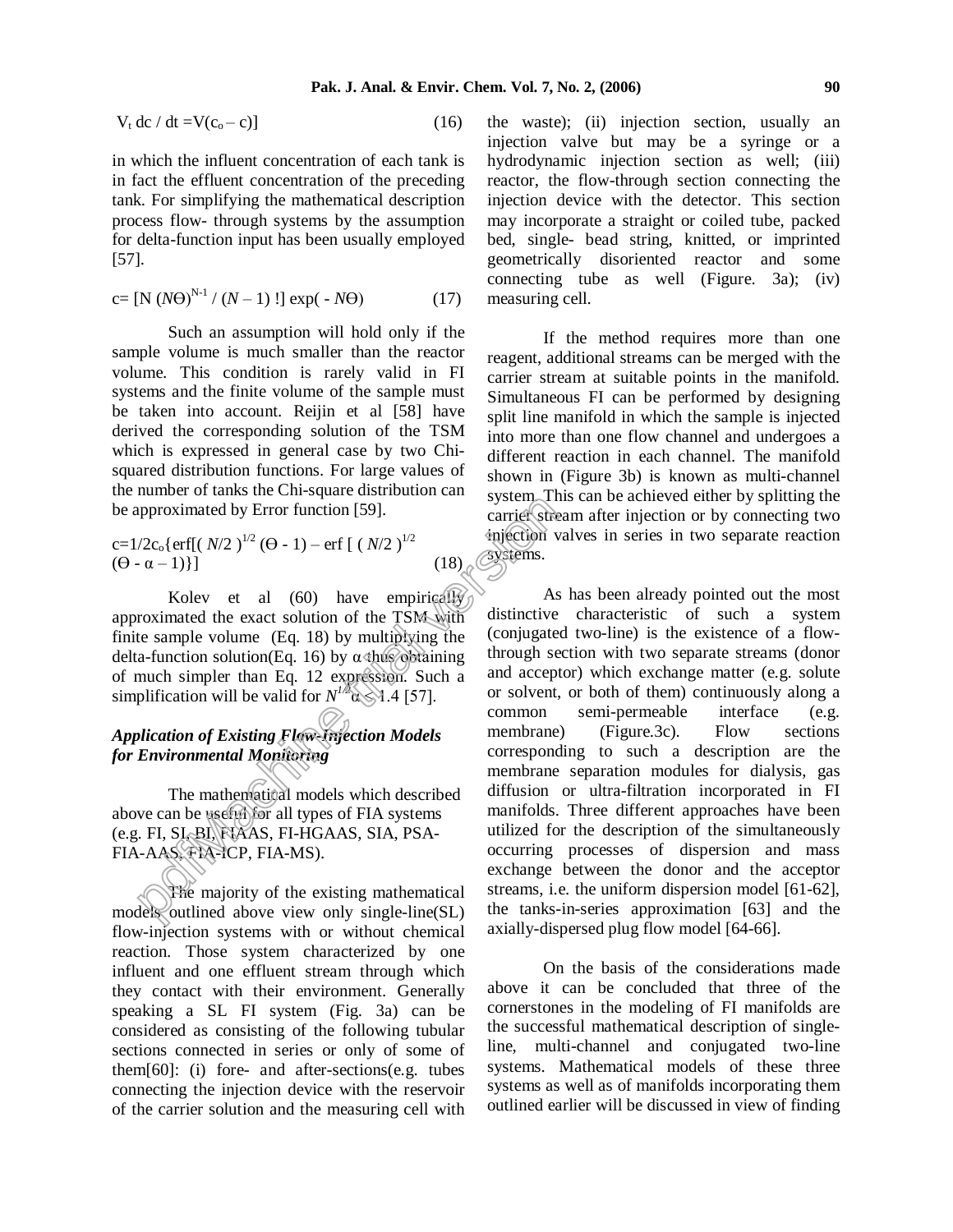an appropriate model or combination of models offering an acceptable compromise between the contrary requirements for maximal possible

mathematical simplicity and maximal possible precision.



Fig. 3. Schematic representation of FI system. (a) Single-line system; (b) multi-line system; (c) conjugated two-line system

# **Experimental Section** *Simultaneous determination of nitrite and nitrate in environmental water by FIA [67].*

The aim of this study was to develop a simpler FI system for the simultaneous determination of nitrite and nitrate with 3 nitroaniline using a copper column before the copperized cadmium column in the reaction manifold. In this paper 3-nitroaniline (NA) is used as the azo component and N-(1-naphthyl) ethylenediamine dihydrochloride (NED) as the coupling component.

#### *Apparatus*

The manifold for the simultaneous determination of nitrite and nitrate was made of poly(tetrafluoroethylene)(PTFE) tube(0.8mm i.d.) and linear dual connector were used (Fig. 3b). It consisted of a four-way pneumatically actuated injection valve (Rheodyne, Type 50 Teflon, Cotati, CA), and eight-channel peristaltic pump(Ismatec, Glattburg-Zurich, Switzerland) and a filter spectrophotometer[62] equipped with a fiber optic for the transmission of the light from the source to the flow cell  $(2\mu L)$  for measurement. Data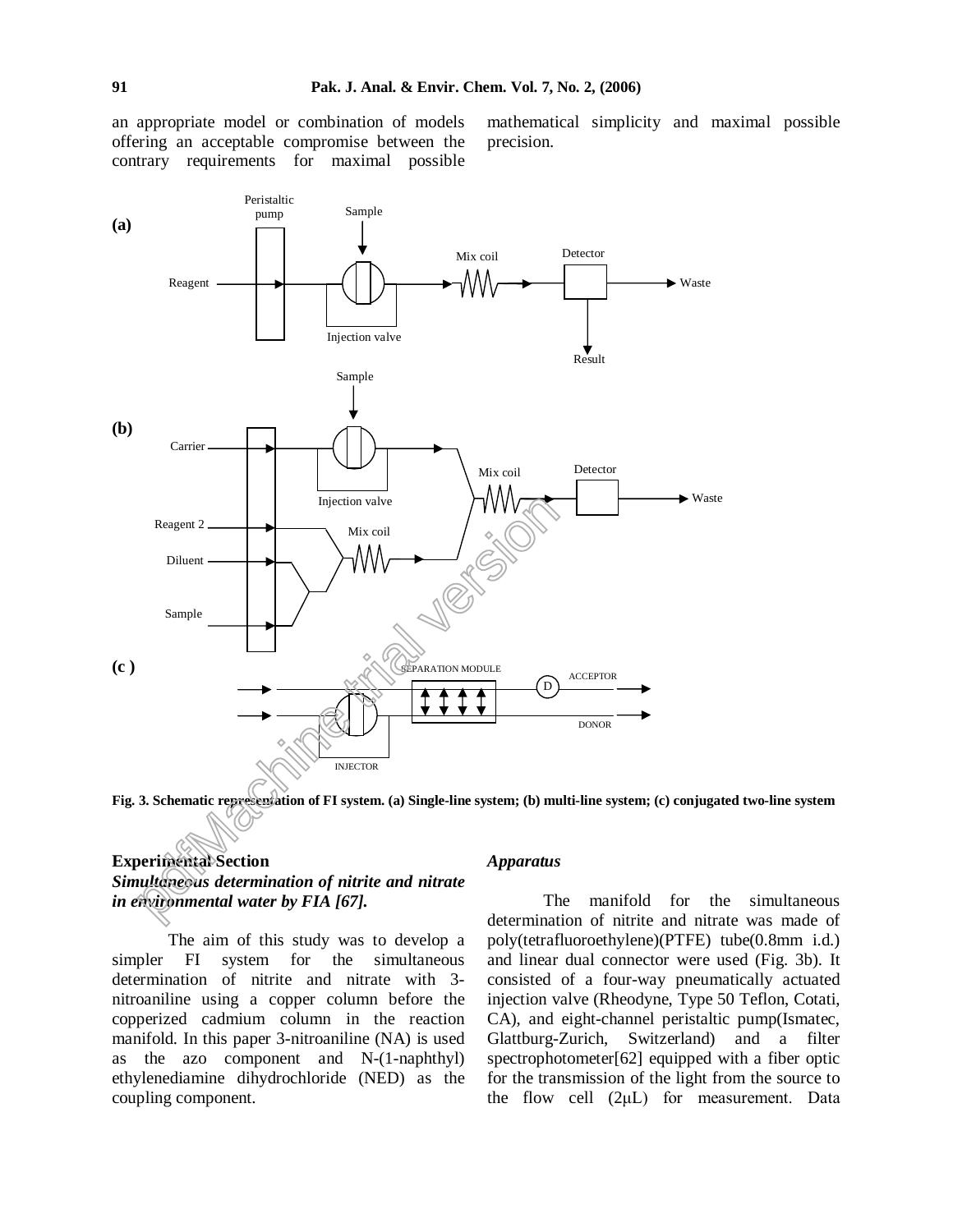processing and collection were performed with IBM-compatible PC by means of soft-ware written in Microsoft Q-Basic. The interface unit was an RTL 800 / 815 multifunction input/output board. A Shimadzu (Kyoto, Japan) Model UV 2100 double beam UV / VIS recording spectrophotometer was used for comparison of the results.

### *Reagents and Solutions*

All chemicals were of analytical-reagent grade or the highest purity available. A 100 mL of stock nitrite solution  $(1 \text{ mg mL}^{-1})$  was prepared by dissolving 492.8 mg dried sodium nitrite (Merck) in doubly distilled water. A 100 mL of stock nitrate solution (1 mg mL<sup>-1</sup>) was prepared by dissolving p 607.1 mg dried sodium nitrate (Merck) in doubly distilled water. The solutions were treated with a few drops of chloroform and kept in a refrigerator for preservation. Working standard solutions were freshly prepared by diluting the stock solutions with  $0.4$  M NH<sub>4</sub>Cl.

### *Procedure*

The standards  $(0.01 - 2.2 \mu g \text{ mL}^{-1} \text{NO} \sqrt{\text{or}}$  $0.1 - 3.5 \mu g \text{ mL}^{-1} \text{ NO}_3$  ) and samples were injected position into a carrier stream by means of the peristaltic pump, P (Figure 3b). The sample was then split into two streams using a selector valve. One of the streams was directly treated with acidic mixed reagent (2000- 10,000 fold molar excess) and passed to the sample flow cell of a spectrophotometer where the absorbance due to nitrite was measured at 535 nm. The other stream was passed through the reduction micro-column of copper  $(R<sub>1</sub>)$  and copperized cadmium  $(R<sub>2</sub>)$  column using a second selector valve where nitrate was plese valion. Working standard solutions were<br>
hy prepared by diluting the stock solutions<br>  $10.4 \text{ M NH}_4$ Cl.<br>
The standards  $(0.01 - 2.2 \mu g \text{ mL}^{-1} \text{ NO}$  or exproducib<br>  $-3.5 \mu g \text{ mL}^{-1} \text{ NO}$ <sub>3</sub> and samples were injected

reduced to nitrite. The sample was then treated with the mixed reagent and the overall mixture was passed to the same cell of the spectrophotometer where the absorbance due to nitrite and nitrate was measured; nitrate was determined from the differences in absorbance values. The reaction was instantaneous and absorbance remains stable for 24 h. The mixed reagent  $(NA + NED)$  was colorless and did not show any absorbance.

Each filtered environmental water sample (45mL) was taken into a 50 mL calibrated flask and diluted to the mark with 0.4M NH4Cl. The concentration of nitrite and nitrate in environmental waters were evaluated from the peak heights by using calibration curves prepared from standards.

### *Results and discussion*

In order to optimize the proposed flowinjection manifold, the influence of the hydrodynamic and chemical parameters on the magnitude of peak height, the shape of the and the reproducibility of results was studied. Various analytical parameters, such as effect of acidity / pH, flow rate, sample size, dispersion coefficient, temperature, reagent concentration and interfering species were studied. The reliability of the procedure was tested by recovery studies. Environmental samples were analyzed by the proposed FIA method and by the standard AOAC method using sulfanilamide-NED. The results obtained are given in Table 3 and show that FIA method gives results very similar to the AOAC official method. The precision and accuracy of the method are very satisfactory.

| Sample       | Concentration of nitrate $(mgL^{-1})$ |             |               | Concentration of nitrite $(mgL-1)$ |                          |               |
|--------------|---------------------------------------|-------------|---------------|------------------------------------|--------------------------|---------------|
|              |                                       | Method      |               |                                    | Method                   |               |
|              | <b>FIA</b>                            | <b>AOAC</b> | Error $(\% )$ | <b>FIA</b>                         | <b>AOAC</b>              | Error $(\% )$ |
| Tap water    | 2.01                                  | 2.01        | 0.00          | 0.01                               | 0.01                     | 0.00          |
| River water  | 0.69                                  | 0.68        | 1.40          | 0.02                               | 0.02                     | 0.00          |
| Spring water | 20.4                                  | 20.2        | 0.98          | 0.01                               | 0.01                     | 0.00          |
| Sa water     | 7.65                                  | 7.70        | 0.65          | $\qquad \qquad$                    | $\overline{\phantom{a}}$ | ۰             |
| Lake water   | 1.73                                  | 1.70        | 1.70          | 0.05                               | 0.05                     | 0.00          |

| Table <i>S</i> Determination of nitrate and nitrite in environmental water samples [67] |  |
|-----------------------------------------------------------------------------------------|--|
|-----------------------------------------------------------------------------------------|--|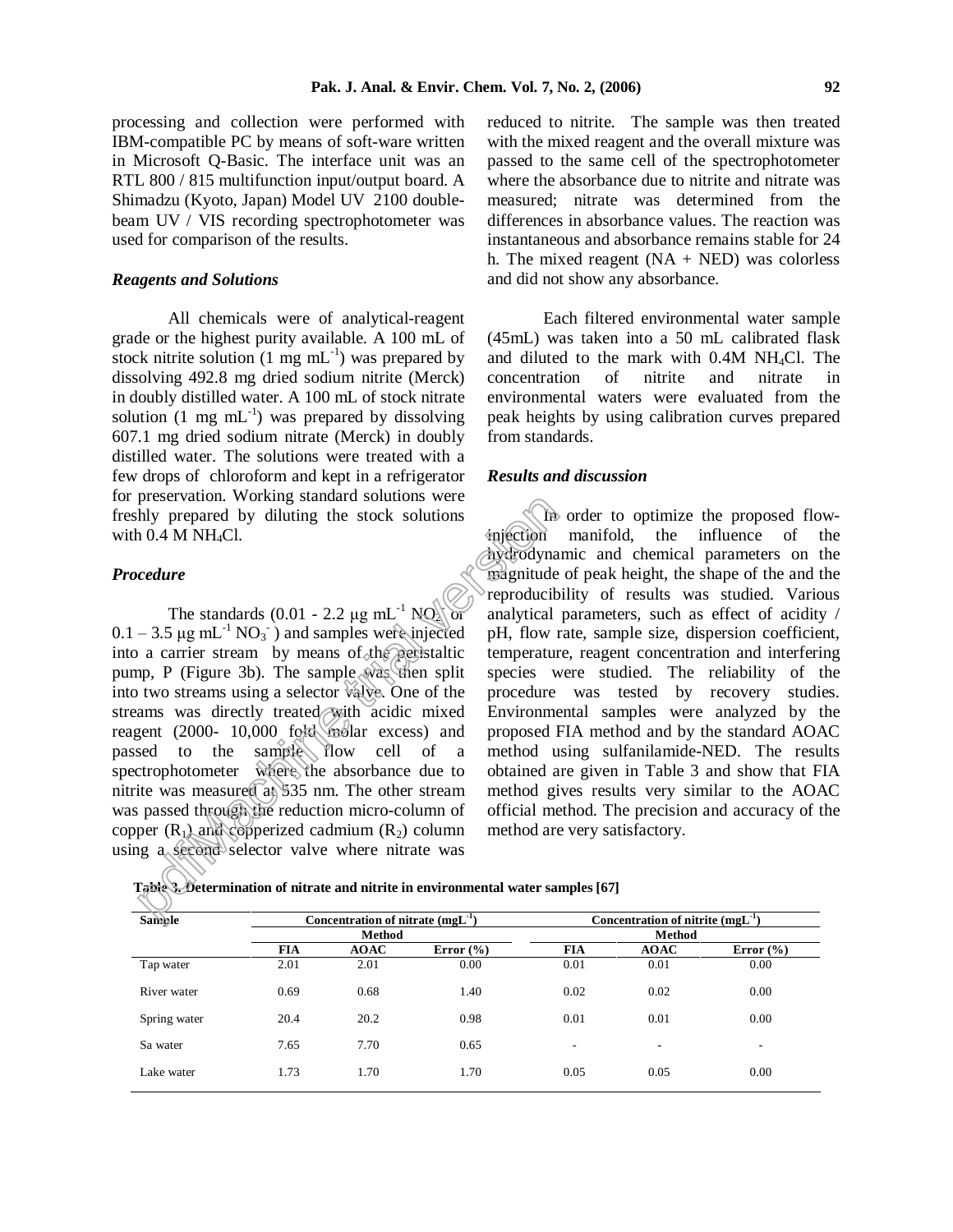### **Conclusions**

The analytical-experimental mathematical models for single-line, multi-channel and conjugated two-line FIA systems developed and experimentally confirmed in the present work show the following three main advantages:

- (1) They take into consideration the differences in the dispersion properties and the geometrical dimensions between the sections of the described flow systems.
- (2) They consider various ways of analyte injection and detection.
- (3) The models for FIA systems with detectors measuring the local or the average concentration are general also with respect to the type of the reactor used. The parameter identification procedure based on curve fitting can be utilized for the determination of the diffusion coefficients of the injected particles (e.g., ions, molecules) when the Taylor theory is valid for the reactor. The mathematical is valid for the reactor. The mathematical models outlined in this work could be used  $\frac{3}{3}$ also for investigation of the flow pattern  $\mathcal{W}$ chromatographic manifolds and in process systems composed of tubular sections. After the introduction of the necessary additional terms (e.g., chemical reaction terms, separation 5 terms) in the equations comprising the models mentioned above, the models can be utilized for the determination of the<br>diffusion coefficients of the injected particles<br>
(e.g., ions, molecules) when the Taylor theory<br>
is valid for the reactor. The mathematical models outlined in this work could

can be applied for the description of flow  $\frac{6}{5}$ . analysis and process systems in the case of chemical reaction or for the modeling of the  $\frac{7}{2}$ . processes in chromatography.

Tank-in-series model(TSM) and the  $\frac{8}{9}$ . axially dispersed plug flow model (ADPFM) have gained considerable popularity in the description of not only process reactors but of analytical flowthrough systems as well as. Their main advantage<br>in comparison with the models discussed ebous is 11. in comparison with the models discussed above is that at the expense of relatively limited<br>mathematical and computational efforts that can 12. mathematical and computational efforts they can describe satisfactorily patterns of flow between the two extremes of ideally plug and back-mix flow. As per as they do not require any prior knowledge on the exact velocity distribution in the system<br>they can be applied without limitations to all types  $14$ . they can be applied without limitations to all types of flow-through comprising the existing in the

analytical practice FI manifolds. The TSM and the ADPFM have been successfully used for the modeling of all single-line, multi-channel and conjugated two-line systems.

FIA is a versatile technique. It is also a "milestone in analytical chemistry" [68]. Recently there have been considerable interests in process analytical chemistry, bio-analytical field, clinical chemistry, agricultural, pharmaceutical and environmental analysis. Therefore, the FIA systems should be successfully applied to the monitoring of trace amounts pollutants in environmental samples.

### **References**

- 1. J. Ruzicka and E.H. Hansen, *ìFlow Injection Analysisî,* Wiley, New York, 1st edn. (1981).
- 2. J. Ruzicka and E. H. Hansen, *ìFlow Injection Analysisî,* Wiley, New York, 2nd edn. (1988).
	- M. Valcarcel and M. D. Luque de Castro, *ìAutomatic Methods of Analysisî*, Elsevier, Amsterdam (1988).
- 4. J. Ruzicka and E. H. Hansen, *Anal. Chim. Acta.,* 179, (1986) 1.
- 5. R. D. Hull, R. E. Malick and J. G. Dorsey, *Anal. Chim. Acta.*, 267, (1992) 1.
- 6. M. A. Gomez-Nieto, M. D. Luque de Castro and M. Valcarcel, *Talanta*, 32, (1985) 315.
- 7. C. Garcia de Maria, A. A. Mateos, M. J. A. Parra and J. H. Mendez, *Anal. Chim*. *Acta.*, 220, (1989) 43.
- 8. J. Toei, *Talanta,* 35, (1988) 425.
- 9. S. D. Kolev and E. Pungor, *Anal. Chem.,* 60, (1988) 1700.
- 10. S. D. Kolev and E. Pungor, *Anal. Chim. Acta.,* 208, (1988) 133.
- 11. S. R. Bysouth and J. F. Tyson, *Anal. Chim. Acta.*, 179, (1986) 481.
- 12. A. Fernandez, M. D. Luque de Castro and M. Valcarcel, *Anal. Chim. Acta.,* 193, (1987) 107.
- 13. A. Rios, M. D. Luque de Castro and M. Valacarcel, *Talanta,* 34, (1987) 915.
- 14. A. Rios, M. D. Luque de Castro and M. Valacarcel, *Anal. Chem.,* 60, (1988) 1540.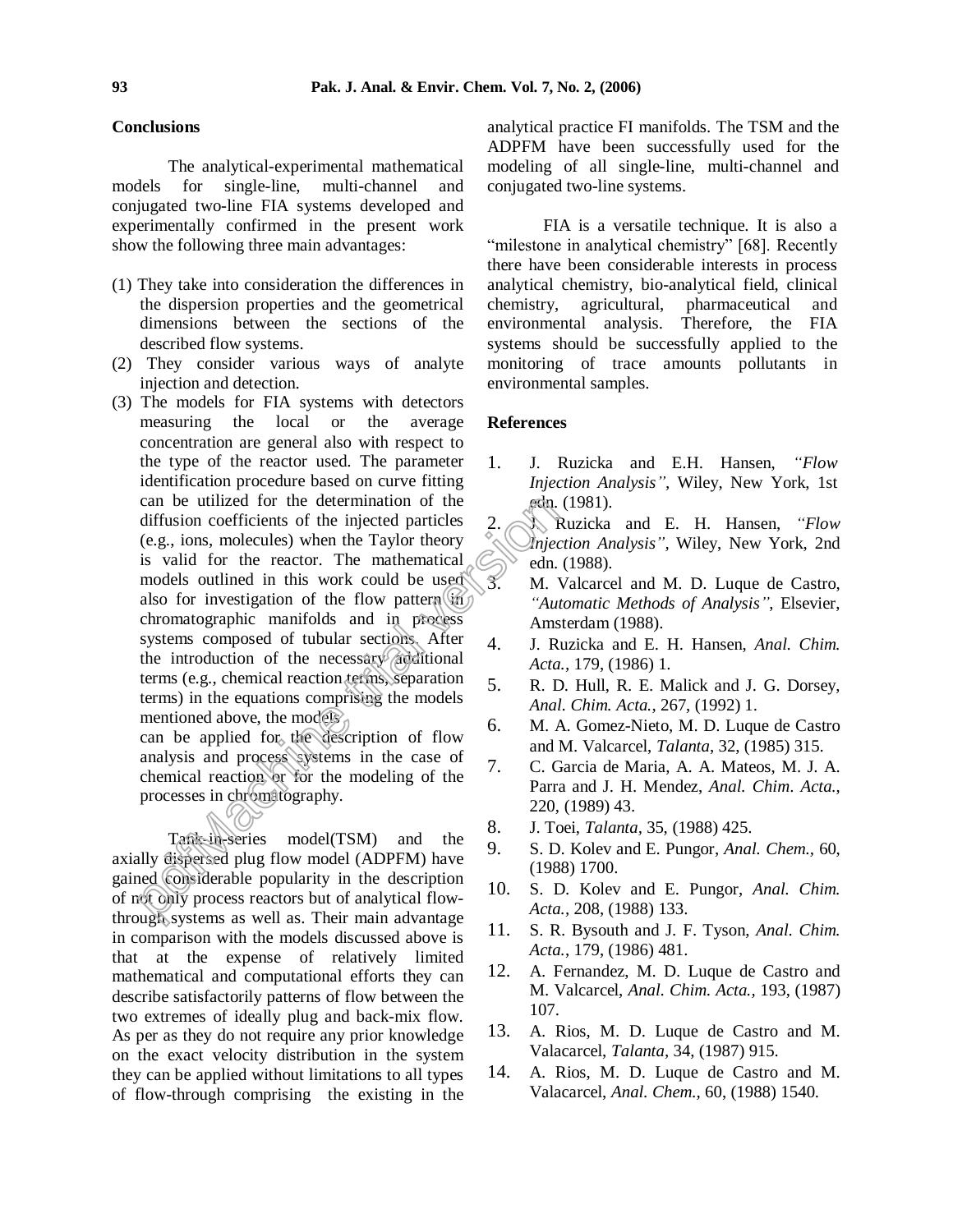- 15. T. Kakizaki, K. Hasebe and H. Yoshida, FreseniusíZ, *Anal. Chem*., 326, (1987) 214.
- 16. M. del Valle, M. Poch, J. A Onso and J. Bartroli, *Anal. Chim. Acta.,* 241, (1990) 31.
- 17. G. D. Clark, J. Zable, J. Ruzicka and G. D. Christian, *Talanta,* 38, (1991) 119.
- 18. S. D. Kolev and E. Pungor, *Anal. Chim. Acta*., 208, (1988) 117.
- 19. C. Campmajo, M. Poch, J. Robuste, F. Valero and J. Lafuente, *Analusis*, 20, (1992) 127.
- 20. M. Hartnett, D. Diamond and P. G. Barker, *Analyst*, 118, (1993) 347.
- 21. I. C. van Nugteren-Osinga, M. Bos and W.E. Vander Linden, *Anal. Chim. Acta*., 222, (1989) 151.
- 22. I. C. van Nugteren-Osinga, E. Hoogendam, M. Bos and W. E. Vander Linden, *Anal. Chim. Acta.,* 239, (1990) 245.
- 23. O. Levenspiel and K. B. Bischoff, *Adv. Chem. Eng.,* 4, (1963) 95.
- 24. C.Y. Wen and L.T. Fan, *ìModels for Flow Systems and Chemical Reactorsî,* Dekker, New York, (1975).
- 25. B. F. Johnson, R.E. Malick and J.G. Dorsey, *Talanta*, 39, (1992) 35.
- 26. M. Remelli, G. Blo, F. Dondi, M. C. Vidal-Madjar and G. Guiocho, *Anal. Chem*., 61, (1989) 1489.
- 27. B. L. Karger, L.R. Snyder and Cs. Horvath, *ìAn Introduction to Separation Sciencesî*, Wiley, New York (1973).
- 28. P. D. Wentzell, M. R. Bowdridge, E. L. Taylor and C. Mac-Donald, *Anal. Chim.* Acta., 278 (1993) 293. 0. Levenspiel and K. B. Bischoff, Adv. 43. (Chem. Eng., 4, (1963) 95.<br>
C.Y. Wen and L.T. Fan, "Models for Flow 8. D.<br>
Systems and Chemical Reactors", Dekker 8. S. D.<br>
Systems and Chemical Reactors", Dekker 8. S. I.<br>
B. F.
- 29. J. Ruzicka and G. D. Marshall, *Anal. Chim. Acta*., 237, (1990) 329.
- 30.  $C(D)$  Crowe, H.W. Levin, D. Betteridge and 52. A. P. Wade, *Anal. Chim. Acta*., 194, (1987) 227.
- 31. D. M. Himmelblau and K. B. Bischoff, ì*Process Analysis and Simulation Deterministic Systems*î, Wiley, New York, (1968).
- 32. K. B. Bischoff and O. Levenspiel, Chem. Eng. Sci., 17, (1962) 245.
- 33. S. D. Kolev and E. Pungor, Anal. Chem., 60, (1988) 1700.
- 34. G. Taylor, *Proc. R. Soc.* London, Ser. A, 219, (1953) 186.
- 35. S. D. Kolev, *Anal. Chim. Acta.*, 308, (1995) 36.
- 36. J. G. Knudsen and D.L. Katz, "Fluid *Dynamics and Heat Transferî,* McGraw- Hill, New York (1958).
- 37. J. S. Vrentas and C. M. Vrentas, *A.I.Ch.E. J.,* 34, (1988) 1423.
- 38. J. W. Westhaver, *J. Res. Nat. Bur. Stand.*, 38, (1947) 169.
- 39. G. Taylor, *Proc. R. Soc.* London, Ser. A., 225, (1954) 231.
- 40. R. Aris, *Proc. R. Soc.* London, Ser. A., 235, (1956) 67.
- 41. J. Ruzicka and E.H. Hansen, *Anal. Chim. Acta*., 114, (1980) 19.
- 42. L. Bezur, *J. Anal. At. Spectrom.,* 60, (1988) 1700.
- 43. R. Tijssen, *Sep. Sci. Technol.,* 13, (1978) 613.
- 44. S. D. Kolev, *Anal. Chim. Acta.,* 229, (1990) 183.
- 45. S. D. Kolev and E. Pungor, *Anal. Chim. Acta*., 185, (1986) 315.
- 46. J. F. Wehner and R. H. Wilhelm, *Chem. Eng. Sci.*, 6, (1956) 89.
- 47. J. Ruzicka and E.H. Hansen, *Anal. Chim. Acta*., 145, (1983) 1.
- 48. S. D. Kolev, K. Toth, E. Linder and E. Pungor, *Anal. Chim. Acta*., 234, (1990) 49.
- 49. K. Toth, E. Linder, E. Pungor and S.D. Kolev, *Anal. Chim. Acta.*, 234, (1990) 57.
- 50. S. D. Kolev, G. Nagy and E. Pungor, *Anal. Chim. Acta*., 241, (1990) 43.
- 51. S. D. Kolev, G. Nagy and E. Pungor, *Anal. Chim. Acta*., 241, (1990) 55.
- 52. S. D. Kolev and W.E. Vander Linden, *Anal. Chim. Acta.,* 268, (1992) 7.
- 53. S. D. Kolev and W.E. Vander Linden, *Anal. Chim. Acta*., 256, (1992) 301.
- 54. V. Ananthakrishnam, W.N. Gill and A.J. Barduhn, *A.I.Ch.E.J.,* 11, (1965) 1063.
- 55. J. M. Reijn, W.E. Vander Linden and H. Poppe, Anal. Chim. Acta., 126, (1981) 1.
- 56. S.D. Kolev, ì*Ph. D. Thesisî*, Budapest Technical University (1987).
- 57. O. Levenspiel and K. B. Bischoff, *Adv. Chem. Eng.,* 4,(1963) 95